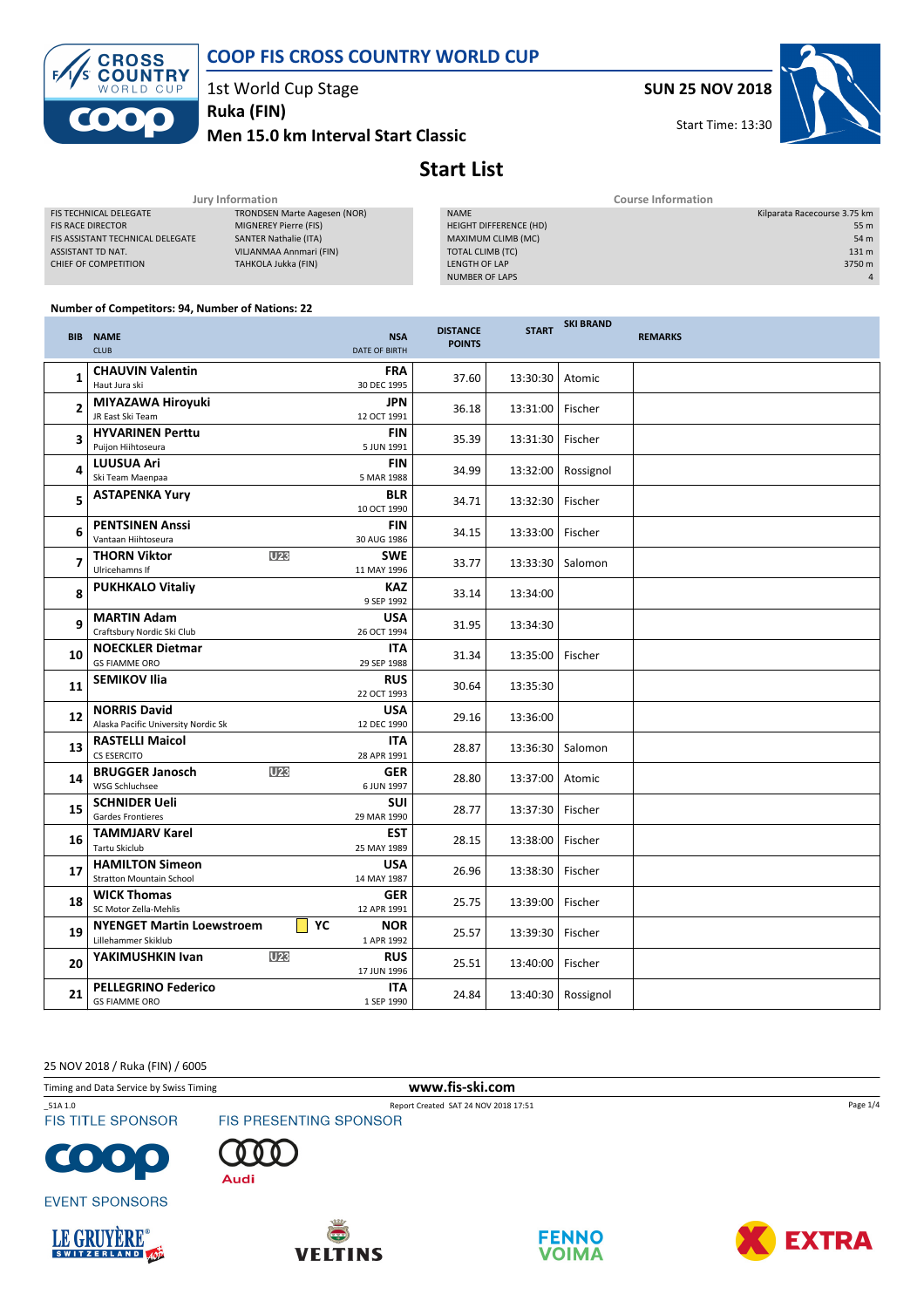#### COOP FIS CROSS COUNTRY WORLD CUP



1st World Cup Stage Ruka (FIN)

Men 15.0 km Interval Start Classic



Start Time: 13:30



### Start List

|    | <b>BIB NAME</b><br><b>CLUB</b>                                   | <b>NSA</b><br>DATE OF BIRTH | <b>DISTANCE</b><br><b>POINTS</b> | <b>START</b>       | <b>SKI BRAND</b> | <b>REMARKS</b> |
|----|------------------------------------------------------------------|-----------------------------|----------------------------------|--------------------|------------------|----------------|
| 22 | <b>BOEGL Lucas</b><br>SC Gaissach                                | <b>GER</b><br>14 JUN 1990   | 22.58                            | 13:41:00           |                  |                |
| 23 | <b>TARANTOLA Damien</b><br>Chamonix Mont Blanc                   | <b>FRA</b><br>14 OCT 1991   | 22.58                            | 13:41:30           | Atomic           |                |
| 24 | <b>BURMAN Jens</b><br>Aasarna IK                                 | <b>SWE</b><br>16 AUG 1994   | 21.32                            | 13:42:00           | Salomon          |                |
| 25 | <b>VOLZHENTSEV Stanislav</b><br>Dinamo                           | <b>RUS</b><br>28 OCT 1985   | 20.94                            | 13:42:30           | Fischer          |                |
| 26 | <b>SALVADORI Giandomenico</b><br><b>GS FIAMMEGIALLE</b>          | <b>ITA</b><br>8 OCT 1992    | 20.49                            | 13:43:00           | Atomic           |                |
| 27 | <b>BAUMANN Jonas</b><br>Tambo Spluegen                           | <b>SUI</b><br>27 MAR 1990   | 19.74                            | 13:43:30           | Atomic           |                |
| 28 | <b>SVENSSON Oskar</b><br>Falun Borlaenge sk                      | <b>SWE</b><br>7 SEP 1995    | 19.71                            | 13:44:00           | Fischer          |                |
| 29 | <b>PATTERSON Scott</b><br>Alaska Pacific University Nordic Sk    | <b>USA</b><br>28 JAN 1992   | 19.33                            | 13:44:30           | Rossignol        |                |
| 30 | <b>HAKOLA Ristomatti</b><br>Jamin Janne                          | <b>FIN</b><br>15 APR 1991   | 18.79                            | 13:45:00           | Fischer          |                |
| 31 | <b>BACKSCHEIDER Adrien</b><br>Douane - Gerardmer Ski Nordique    | <b>FRA</b><br>7 AUG 1992    | 17.58                            | 13:45:30           | Rossignol        |                |
| 32 | <b>BJORNSEN Erik</b><br>Alaska Pacific University Nordic Sk      | <b>USA</b><br>14 JUL 1991   | 16.54                            | 13:46:00           | Rossignol        |                |
| 33 | <b>HALFVARSSON Calle</b><br>Saagmyra SK                          | <b>SWE</b><br>17 MAR 1989   | 14.77                            | 13:46:30           | Rossignol        |                |
| 34 | <b>PARISSE Clement</b><br>MegEve                                 | <b>FRA</b><br>6 JUL 1993    | 13.72                            | 13:47:00           | Salomon          |                |
| 35 | YOSHIDA Keishin<br>Japan Self Defense Forces Physical            | <b>JPN</b><br>12 JAN 1987   | 13.00                            | 13:47:30           | Fischer          |                |
| 36 | <b>HEIKKINEN Matti</b><br>Vantaan Hiihtoseura                    | <b>FIN</b><br>19 DEC 1983   | 12.44                            | 13:48:00           | Fischer          |                |
| 37 | <b>BING Thomas</b><br>Rhoener WSV Dermbach                       | <b>GER</b><br>3 APR 1990    | 10.67                            | 13:48:30           | Rossignol        |                |
| 38 | <b>VYLEGZHANIN Maxim</b><br>Dinamo                               | <b>RUS</b><br>18 OCT 1982   | 10.04                            | 13:49:00           | Fischer          |                |
| 39 | <b>LARKOV Andrey</b>                                             | <b>RUS</b><br>25 NOV 1989   | 8.54                             | 13:49:30           | Fischer          |                |
| 40 | <b>ROETHE Sjur</b><br>Voss II                                    | <b>NOR</b><br>2 JUL 1988    | 7.47                             | 13:50:00           | Salomon          |                |
| 41 | <b>U23</b><br><b>LEPISTO Lauri</b><br>Kouvolan Hiihtoseura       | <b>FIN</b><br>19 SEP 1996   | 48.43                            | 13:50:30           | Peltonen         |                |
| 42 | U <sub>23</sub><br><b>KLAEBO Johannes Hoesflot</b><br>Byaasen II | <b>NOR</b><br>22 OCT 1996   | Seeded                           | 13:51:00           | Fischer          |                |
| 43 | <b>RYPL Miroslav</b><br>Dukla Liberec                            | <b>CZE</b><br>17 MAR 1992   | 47.03                            | 13:51:30           | Atomic           |                |
| 44 | <b>KRUEGER Simen Hegstad</b><br>Lyn Ski                          | <b>NOR</b><br>13 MAR 1993   | Seeded                           | 13:52:00           | Atomic           |                |
| 45 | <b>VOLOTKA Denis</b>                                             | <b>KAZ</b><br>10 OCT 1985   | 43.54                            | 13:52:30           |                  |                |
| 46 | <b>CHERVOTKIN Alexey</b>                                         | <b>RUS</b><br>30 APR 1995   | Seeded                           | 13:53:00   Fischer |                  |                |

25 NOV 2018 / Ruka (FIN) / 6005

Timing and Data Service by Swiss Timing **www.fis-ski.com** 

**FIS TITLE SPONSOR** 

















Page 2/4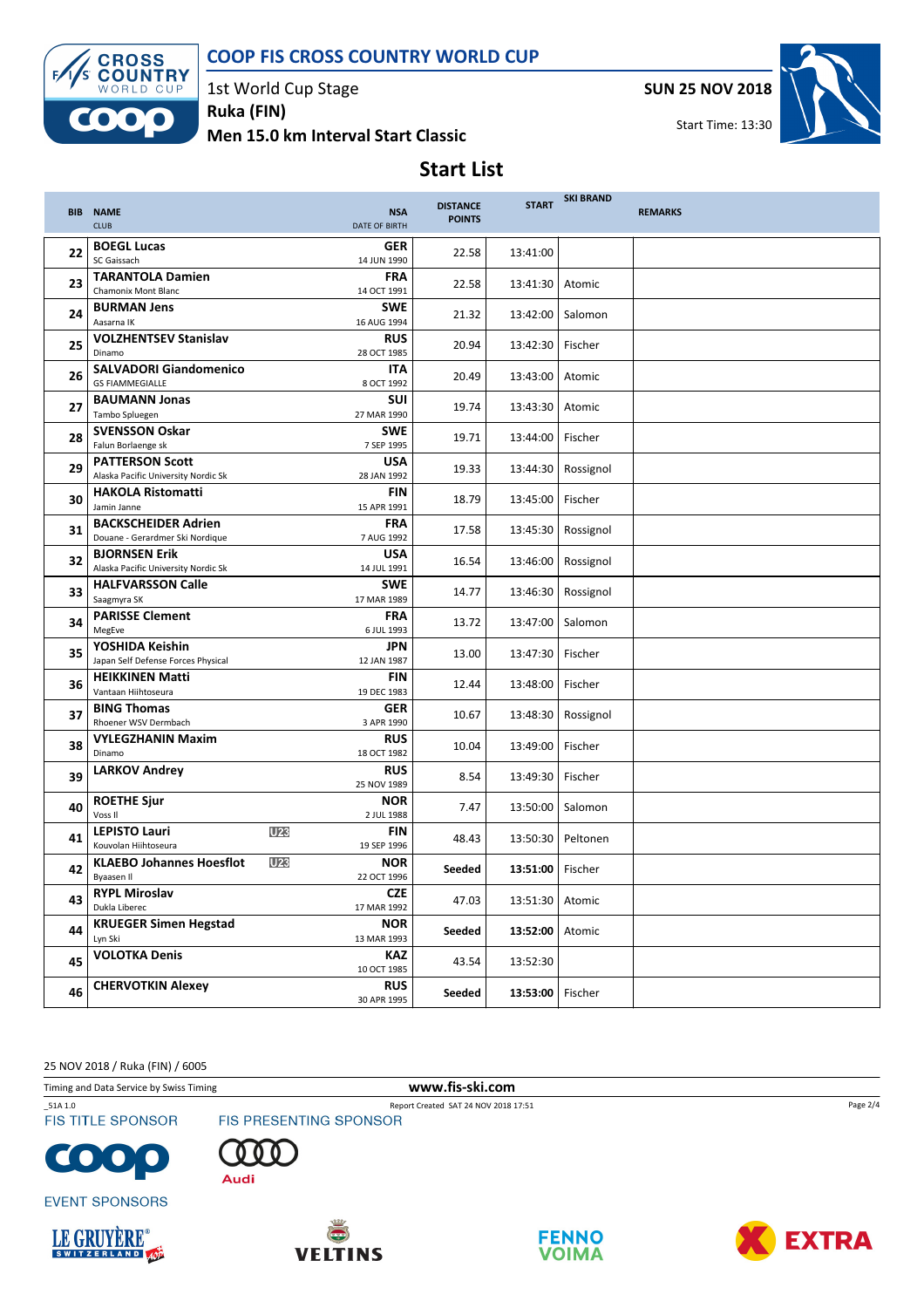#### COOP FIS CROSS COUNTRY WORLD CUP



1st World Cup Stage Ruka (FIN)

Men 15.0 km Interval Start Classic

SUN 25 NOV 2018



Start Time: 13:30

## Start List

|    | <b>BIB NAME</b><br><b>CLUB</b>                            |                 | <b>NSA</b><br><b>DATE OF BIRTH</b> | <b>DISTANCE</b><br><b>POINTS</b> | <b>START</b>       | <b>SKI BRAND</b> | <b>REMARKS</b> |
|----|-----------------------------------------------------------|-----------------|------------------------------------|----------------------------------|--------------------|------------------|----------------|
| 47 | <b>NOVAK Michal</b><br>LK Slovan Karlovy Vary             | U <sub>23</sub> | <b>CZE</b><br>26 OCT 1996          | 43.36                            | 13:53:30           | Salomon          |                |
| 48 | <b>SUNDBY Martin Johnsrud</b><br>Roea IL                  |                 | <b>NOR</b><br>26 SEP 1984          | Seeded                           | 13:54:00           | Fischer          |                |
| 49 | <b>BURY Dominik</b><br>Mks Istebna                        | U <sub>23</sub> | <b>POL</b><br>29 NOV 1996          | 43.29                            | 13:54:30           | Fischer          |                |
| 50 | <b>POLTORANIN Alexey</b>                                  |                 | <b>KAZ</b><br>29 APR 1987          | Seeded                           | 13:55:00           | Fischer          |                |
| 51 | <b>RANKEL Raido</b><br>Voru Skiclub                       |                 | <b>EST</b><br>13 JAN 1990          | 43.27                            | 13:55:30           | Fischer          |                |
| 52 | <b>HOLUND Hans Christer</b><br>Lyn Ski                    |                 | <b>NOR</b><br>25 FEB 1989          | Seeded                           | 13:56:00           |                  |                |
| 53 | <b>KNOP Petr</b><br>Dukla Liberec                         |                 | <b>CZE</b><br>12 MAY 1994          | 43.03                            | 13:56:30           | Fischer          |                |
| 54 | <b>TOENSETH Didrik</b><br>Byaasen II                      |                 | <b>NOR</b><br>10 MAY 1991          | Seeded                           | 13:57:00           | Fischer          |                |
| 55 | <b>ERIKSSON Gustav</b><br><b>IFK Mora SK</b>              |                 | <b>SWE</b><br>22 AUG 1991          | 42.74                            | 13:57:30           |                  |                |
| 56 | <b>GAILLARD Jean Marc</b><br>S.C DES DOUANES HTE SAVOIE   |                 | <b>FRA</b><br>7 OCT 1980           | Seeded                           | 13:58:00           | Salomon          |                |
| 57 | <b>SHIELDS Andy</b><br>Lappe Nordic                       |                 | <b>CAN</b><br>19 MAR 1991          | 42.40                            | 13:58:30           | Fischer          |                |
| 58 | <b>IVERSEN Emil</b><br>Il Varden Meraaker                 | $\mathsf{YC}$   | <b>NOR</b><br>12 AUG 1991          | Seeded                           | 13:59:00           | Fischer          |                |
| 59 | <b>BOLGER Kevin</b><br>Sun Valley Ski Education Fnd       |                 | <b>USA</b><br>11 APR 1993          | 41.36                            | 13:59:30           | Fischer          |                |
| 60 | <b>MANIFICAT Maurice</b><br>Douanes - SC Agy St Sigismond |                 | <b>FRA</b><br>4 APR 1986           | Seeded                           | 14:00:00           | Salomon          |                |
| 61 | <b>BABA Naoto</b><br>Senshu University                    | U <sub>23</sub> | <b>JPN</b><br>20 JUL 1996          | 40.39                            | 14:00:30           |                  |                |
| 62 | <b>RICKARDSSON Daniel</b><br>Hudiksvalls IF               | YC              | <b>SWE</b><br>15 MAR 1982          | Seeded                           | 14:01:00           | Fischer          |                |
| 63 | <b>VEERPALU Andreas</b><br>Sportclub Sparta               |                 | <b>EST</b><br>24 MAY 1994          | 38.94                            | 14:01:30           |                  |                |
| 64 | <b>NISKANEN livo</b><br>Puijon Hiihtoseura                |                 | <b>FIN</b><br>12 JAN 1992          | Seeded                           | 14:02:00           | Rossignol        |                |
| 65 | <b>EINARSSON Snorri Eythor</b><br>Ullur                   |                 | <b>ISL</b><br>21 FEB 1986          | 38.77                            | 14:02:30           |                  |                |
| 66 | <b>DE FABIANI Francesco</b><br><b>CS ESERCITO</b>         |                 | <b>ITA</b><br>21 APR 1993          | Seeded                           | 14:03:00           | Salomon          |                |
| 67 | <b>SEMENOV Michail</b>                                    |                 | <b>BLR</b><br>5 FEB 1986           | 37.76                            | 14:03:30           | Atomic           |                |
| 68 | <b>BOLSHUNOV Alexander</b>                                | U <sub>23</sub> | <b>RUS</b><br>31 DEC 1996          | Seeded                           | 14:04:00           | Rossignol        | yellow shirt   |
| 69 | <b>BIELER Livio</b><br>Gardes Frontiere                   |                 | <b>SUI</b><br>15 APR 1993          | 37.71                            | 14:04:30           |                  |                |
| 70 | <b>HARVEY Alex</b><br>Club Nordique Mont St.Anne          |                 | <b>CAN</b><br>7 SEP 1988           | Seeded                           | 14:05:00           | Salomon          |                |
| 71 | <b>CHEBOTKO Nikolay</b><br>Cska                           |                 | <b>KAZ</b><br>29 OCT 1982          | 48.98                            | 14:05:30   Fischer |                  |                |

25 NOV 2018 / Ruka (FIN) / 6005

Timing and Data Service by Swiss Timing **www.fis-ski.com** 

\_51A 1.0 Report Created SAT 24 NOV 2018 17:51 **FIS TITLE SPONSOR** 

 $\bullet$ O



n Audi



**EVENT SPONSORS** 







Page 3/4